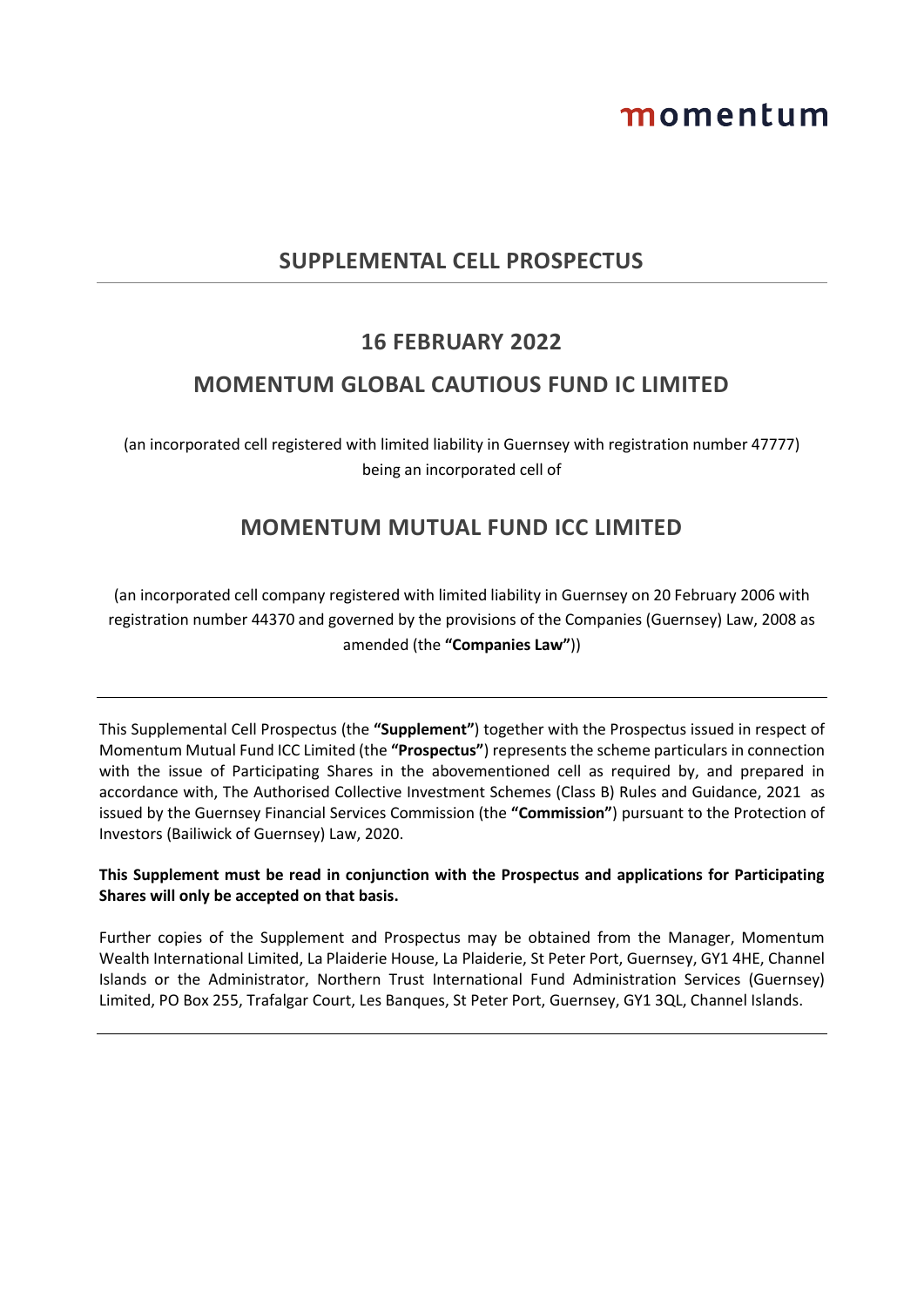This is a Supplement to the Prospectus of Momentum Mutual Fund ICC Limited (the "**Company**") relating to Momentum Global Cautious Fund IC Limited (the "**Cell**"), an incorporated cell of the Company registered on 24 September 2007. The Cell was registered with the name "RMB Global Cautious Fund IC Limited" and subsequently changed its name to "Momentum Global Cautious Fund IC Limited" on 1 June 2011

This Supplement contains information which is specific to the Cell. The Prospectus of the Company contains further important information in relation to the Company, its management and operation and its incorporated cells (the "**cells**") that applies to the Company as a whole and to each cell, including the Cell. This Supplement should be read in conjunction with the Prospectus of the Company and the Memorandum of Incorporation and Articles of Incorporation of the Cell (the "**Cell Articles**") and applications for Participating Shares will be accepted only on that basis. Copies of the Prospectus of the Company and the Cell Articles may be obtained from the Manager or the Administrator upon request.

Where not otherwise defined in this Supplement, capitalised terms shall bear the meaning ascribed to them in the Prospectus and/or the Cell Articles, as the context requires.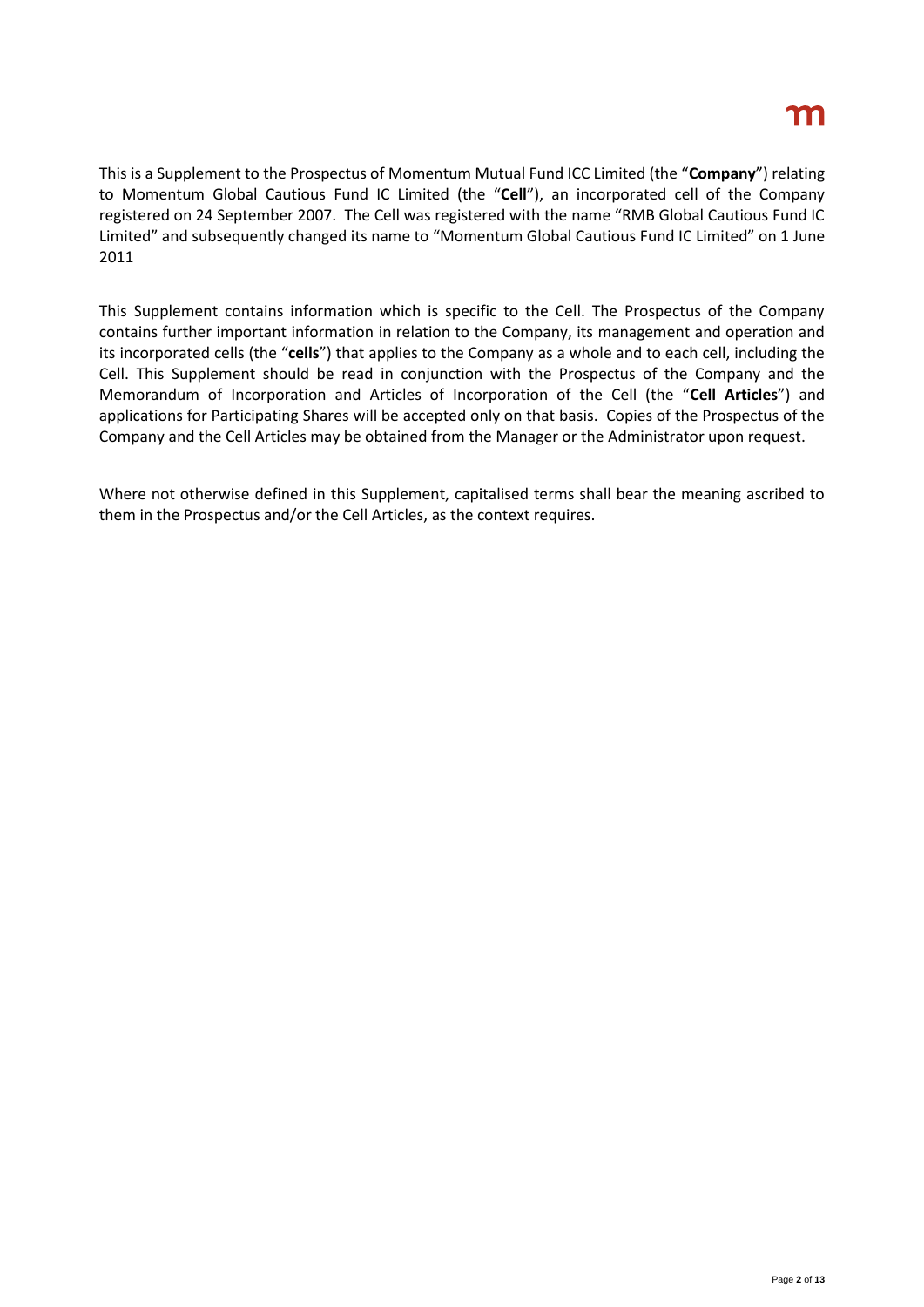#### **INFORMATION SUMMARY**

| <b>Classes of Participating Shares:</b> | Means the different classes of participating redeemable<br>preference shares as may be issued to Shareholders in<br>accordance with the Cell Articles bearing such rights and<br>characteristics as set out hereto. Currently, the following Classes<br>of Participating Shares are issued in respect of the Cell:           |
|-----------------------------------------|------------------------------------------------------------------------------------------------------------------------------------------------------------------------------------------------------------------------------------------------------------------------------------------------------------------------------|
|                                         | Class A USD Shares, priced and valued in US Dollars.<br>Class B USD Shares, priced and valued in US Dollars.<br>Class C ZAR Shares, priced and valued in South African Rand.<br>Class D USD Shares, priced and valued in US Dollars.                                                                                         |
|                                         | Class B USD Shares are only available to investors who are subject<br>to a separate management or advisory arrangement with a<br>member company of MMI Holdings Limited and/or such other<br>persons as the Directors may determine from time to time.                                                                       |
|                                         | Class C ZAR Shares are only available to investors who are subject<br>to a separate management or advisory arrangement with a<br>member company of MMI Holdings Limited and/or such other<br>persons as the Directors may determine from time to time. Class<br>C ZAR Shares are not approved for promotion in South Africa. |
|                                         | Class D USD Shares are only available to Investors who are<br>subject to a separate management and advisory arrangement<br>with Momentum Consult (Pty) Limited.                                                                                                                                                              |
| <b>Class D Distribution Partner</b>     | means Momentum Consult (Pty) Limited in respect of the Class D<br><b>USD Shares</b>                                                                                                                                                                                                                                          |
| <b>Distribution Partner</b>             | means Momentum Wealth International Limited in respect of<br>the Class A USD Shares, Class B USD Shares and Class C ZAR<br>Shares.                                                                                                                                                                                           |
| Sub-Distribution Agreement              | means the sub-distribution agreement dated 9 December 2021<br>and entered into between the Company, the Manager and the<br>Class D Distribution Partner.                                                                                                                                                                     |
| <b>Subscription Price:</b>              | Participating Shares will be issued on any Dealing Day at prices<br>reflecting the NAV per Share of such Class as at the applicable<br>Valuation Point.                                                                                                                                                                      |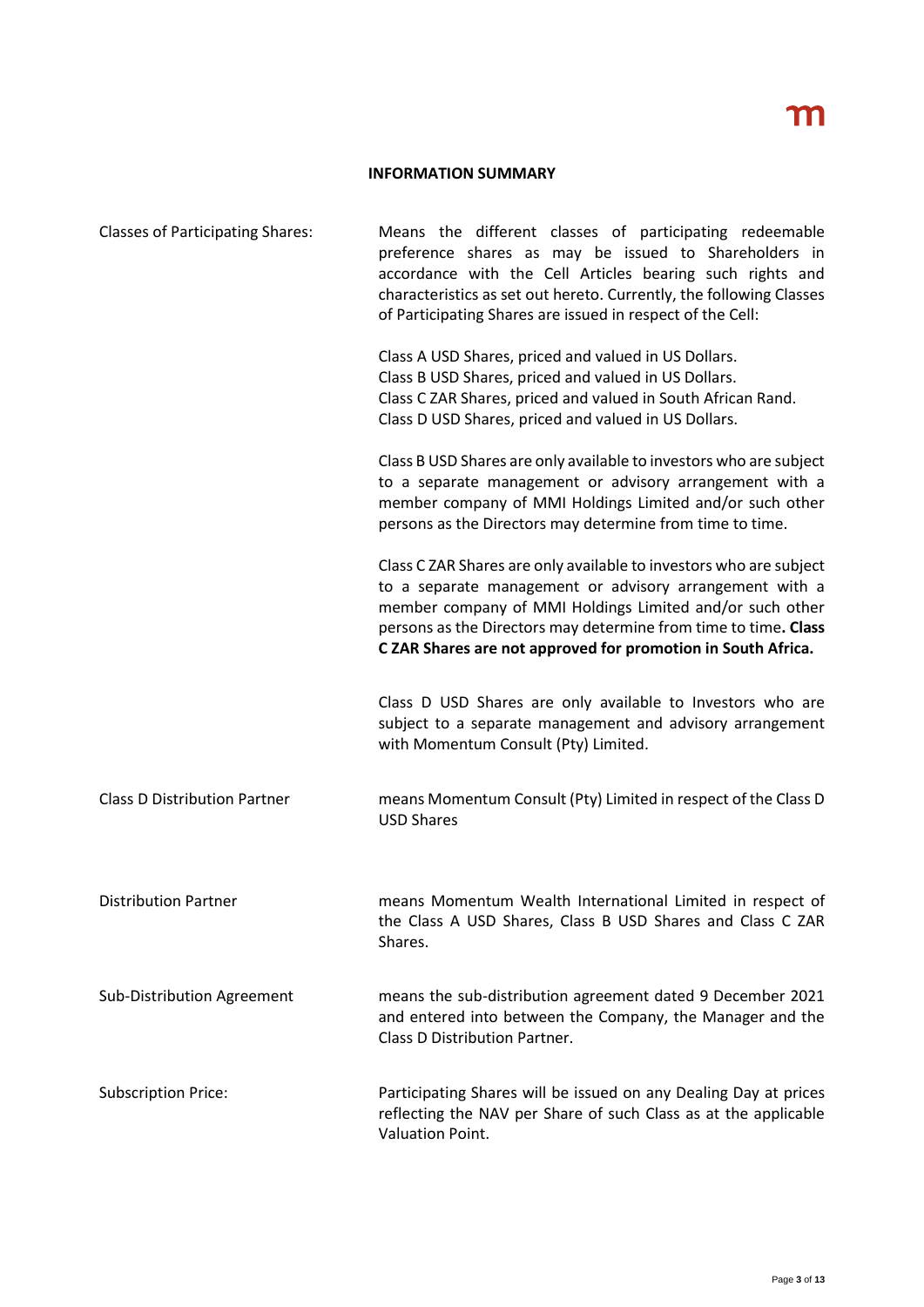For Class A USD Shares the Participating Shares will be issued on any Dealing Day at prices reflecting the NAV per Share of such Class as at the applicable Valuation Point.

For Class B USD Shares the Participating Shares will be issued on any Dealing Day at prices reflecting the NAV per Share of such Class as at the applicable Valuation Point.

For Class C ZAR Shares the Participating Shares will be issued on any Dealing Day at prices reflecting the NAV per Share of such Class as at the applicable Valuation Point.

For Class D USD Shares, means during the initial offer period USD1.00 (or currency equivalent) per Participating Share. Following the initial offer period, the Participating Shares will be issued on any Dealing Day at prices reflecting the NAV per Share of such Class as at the applicable Valuation Point.

| Means 0% of the subscription amount. |
|--------------------------------------|
|                                      |

Dealing Day: Means each day that is a Business Day.

Minimum Initial Investment: Means US\$7,500 (or currency equivalent) in respect of Class A USD Shares and Class D USD Shares and US\$5,000,000 (or currency equivalent) in respect of Class B USD Shares and Class C ZAR Shares.

Minimum Subsequent Investment: Means US\$500 (or currency equivalent).

Minimum Redemption: Means not less than US\$10 (or currency equivalent).

Base Currency of the Cell: US Dollars.

Dividend Policy: No dividends will be paid. All income received will be reinvested.

## **THE ATTENTION OF INVESTORS IS DRAWN TO THE RISK WARNINGS CONTAINED IN SECTION D AND WITHIN THE PROSPECTUS.**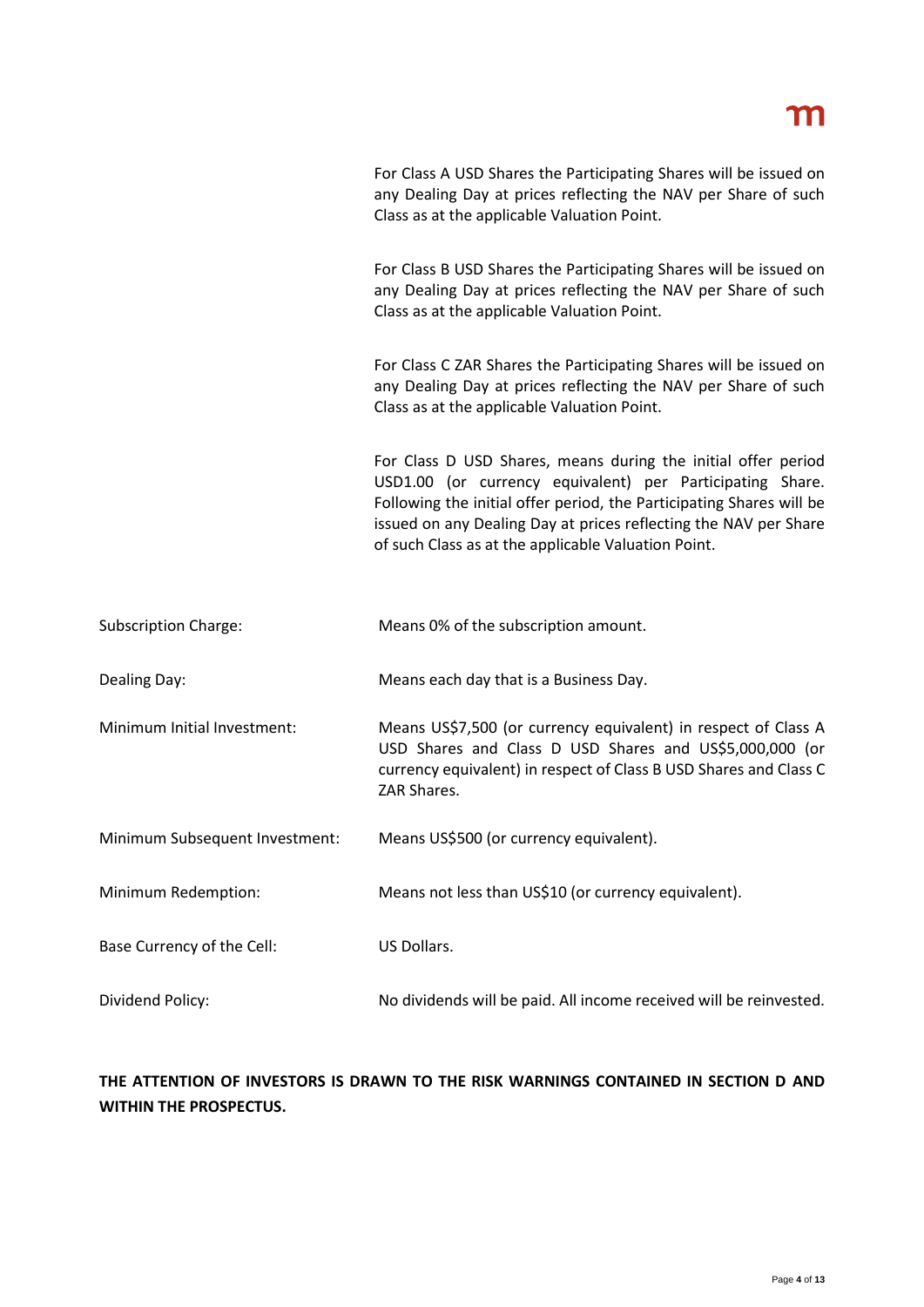#### **FUND CHARACTERISTICS**

#### **A. Investment Objective**

The Cell is designed to offer capital preservation with some opportunity for capital appreciation over the medium term through investment in a diversified range of international asset classes and currencies. The Cell is ideally suited to investors with a low risk tolerance with an investment horizon of 3 years or longer.

## **B. Investment Policy**

In seeking to achieve the investment objective the Cell will invest primarily in participatory interests of collective investment schemes or other similar schemes whose underlying portfolios provide exposure to a diversified portfolio of investments across a broad range of asset classes, currencies and market sectors, in varying proportions over time. These asset classes include cash, equity, fixed income, money market instruments, property, and commodities. Asset allocation portfolios that provide an exposure to a combination of these asset classes may also qualify for inclusion in the Cell. The Cell may also invest in transferable securities which are classes of investments that are negotiable on a capital market such as (but not limited to) shares in companies or bond investments.

The Cell may invest in forward foreign currency exchange contracts for hedging purposes.

Subject to the provisions of the Rules and any associated regulatory guidance in relation to the prevention of double charging, the Cell may be invested in the units or shares of collective investment schemes which are managed or operated by the Manager, or the Investment Manager, or an associated company of the Manager or Investment Manager.

#### **C. Investment Restrictions**

- (1) The Cell's exposure to asset classes through portfolios of collective investment schemes or other similar schemes, or transferable securities selected to represent an asset class will be as follows:
	- 0% 60% Cash and/or Money Market
	- 0% 90% Fixed Income
	- 0% 60% Property
	- 0% 50% Equity
	- 0% 20% Asset Allocation Portfolios
	- 0% 10% Commodities

Within the aforementioned spreads, exposure by the Cell to all asset classes, as well as any individual asset class, will be in varying proportions over time.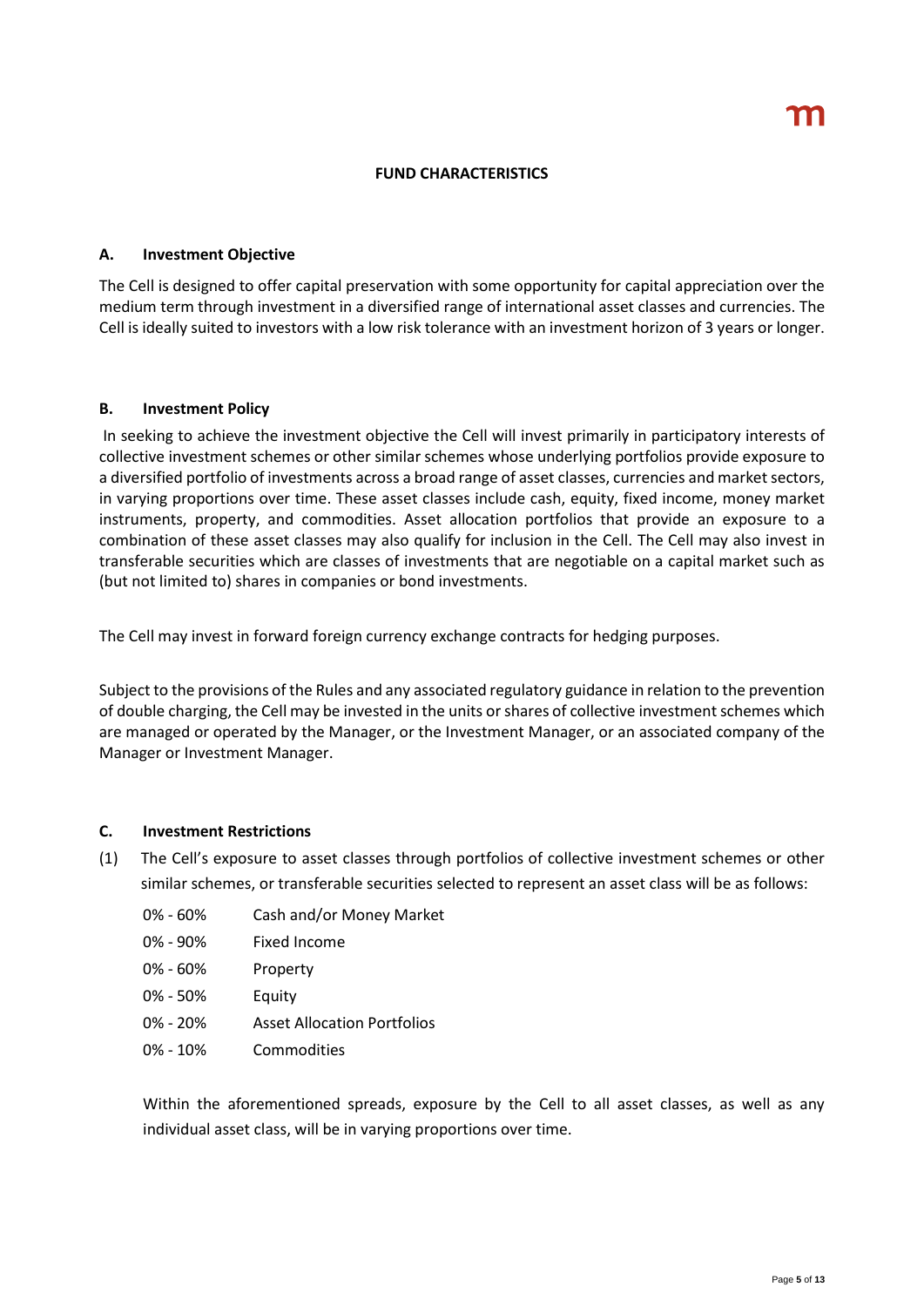# m

In certain market conditions or to accommodate anticipated Shareholder redemptions, the Manager may elect to temporarily maintain a higher degree of liquidity and exceed the Cell's intended Cash and/or Money Market limit. In such instances, the Manager will continue to exercise prudent diversification of the investment portfolio at all times.

- (2) The Cell will be invested in at least three collective investment schemes or other similar portfolios and will not invest in any one collective investment scheme in excess of 50% of the NAV of the Cell unless that scheme shall have appointed more than one sub-investment manager, in which case the limit shall be 70%.
- (3) The Cell will not invest in a fund of funds or a feeder fund.
- (4) All exchange traded funds (or other similar schemes held by the Cell) will be listed for trading on exchanges that have obtained full membership of the World Federation of Exchanges, or listed on exchanges that have been subject to the due diligence guidelines prescribed in Board Notice 90 of 2014 Chapter VI, or listed on exchanges (such as the New York and London Stock Exchanges) approved for this purpose by the Financial Sector Conduct Authority ("FSCA") of South Africa.
- (5) Investment in commodities will be restricted to instruments that track the performance of certain commodities that derive their value from precious metals (such underlying metals will be those defined in terms of the South African Precious Metals Act, 37 of 2005.) Such instruments will be listed and dealt with in accordance with the Exchange restrictions referred to above. For the avoidance of doubt, the Cell will not invest directly in physical commodities or soft commodities and investment in an instrument that compels the acceptance of physical delivery of a commodity is also prohibited.
- (6) The Cell will not include any derivative instruments with the exception of:
	- (i) Investment in forward foreign currency exchange contracts for the purpose of mitigating exchange rate risk against both the benchmark and the base currency.
	- (ii) Exchange-traded derivatives for the purpose of risk mitigation within the portfolio.

Derivatives will not be used for speculative purposes or otherwise.

Unlisted derivative instruments will be limited to forward currency exchange contracts.

No uncovered positions will be allowed. Gearing and leveraging for investment purposes will not be allowed.

(7) No borrowing will be undertaken by the Cell other than to meet short-term liquidity requirements in this Cell for the purpose of the payment of obligations in relation to the administration of the scheme relating to the settlement of purchase and sale transactions and redemptions of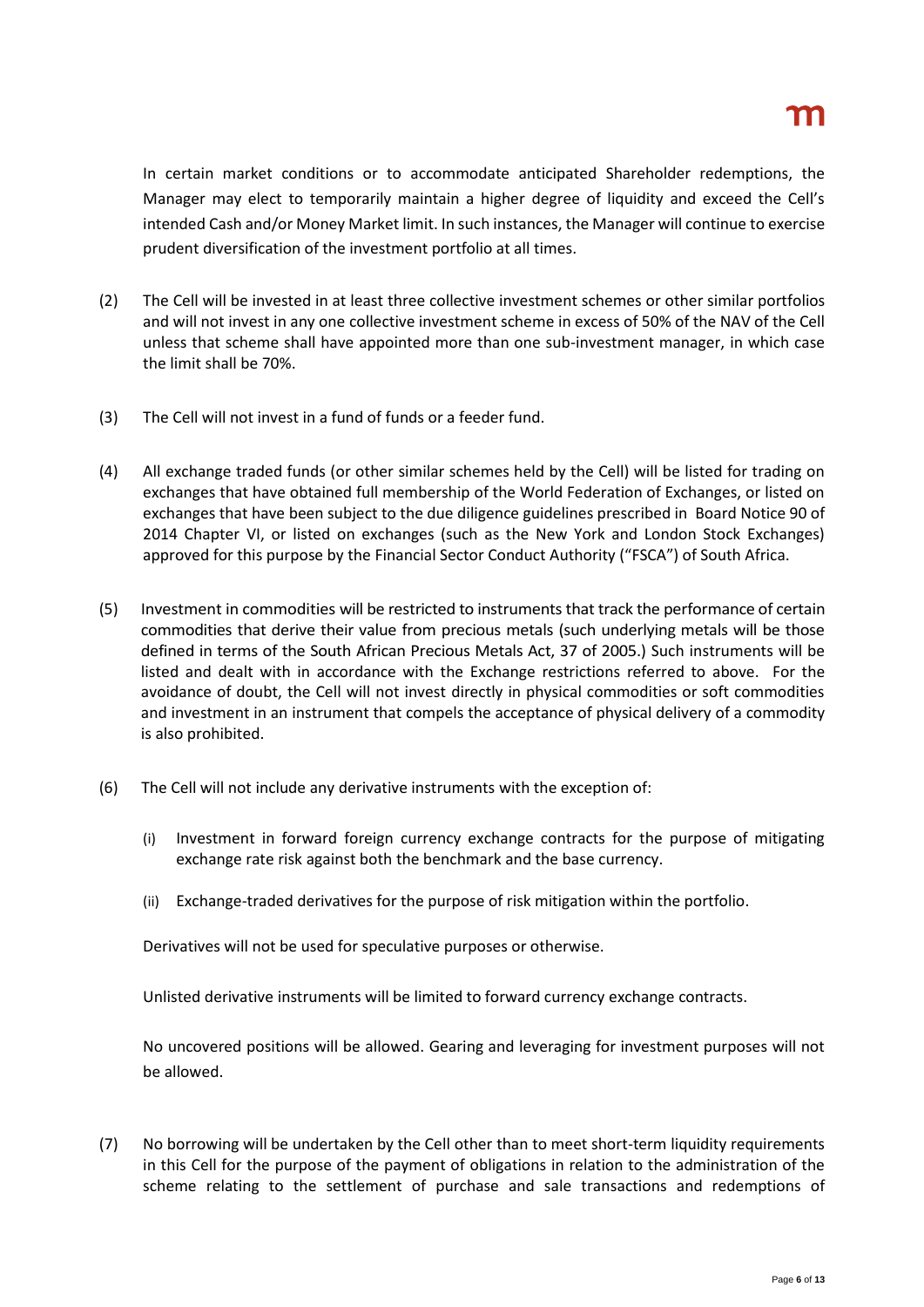Participating Shares. Borrowings will not exceed 10% of the NAV of the Cell. For such purpose the securities of the Cell may be pledged.

- (8) The risk profile of portfolios of collective investment schemes to qualify for inclusion in the Cell will be characterised by either:
	- (i) being authorised in terms of section 65 of the Collective Investment Schemes Control Act 2002 of South Africa;
		- or
	- (ii) if not authorised in terms of section 65 of the Collective Investment Schemes Control Act 2002 of South Africa, the portfolio must meet the following minimum requirements:
		- (a) 90% of equity securities held by the portfolios must be listed on exchanges that have obtained full membership of the World Federation of Exchanges or be listed on exchanges that have been subject to the due diligence guidelines prescribed in Board Notice 90 of 2014, Chapter VI or listed on exchanges (such as the New York and London Stock Exchanges) approved for this purpose by the FSCA;
		- (b) borrowings permitted only to the amount of 10% of the value of the portfolios and such borrowing will only be undertaken for purposes of meeting obligations in relation to the administration of the scheme relating to settlement of purchase and sale transactions and redemptions of shares;
		- (c) derivatives only permitted for purposes of efficient portfolio management of the portfolios;
		- (d) unlisted derivative instruments only allowed for the portfolios as unlisted forward currency, interest rate or exchange rate swap transactions;
		- (e) no uncovered derivative positions will be allowed for the portfolios;
		- (f) no gearing (leveraging) will be allowed for the portfolios;
		- (g) no scrip borrowing will be allowed for the portfolios; and
		- (h) exchange traded funds and collective investment schemes that invest in synthetic instruments will not be allowed*.*
- (9) The Cell is prohibited from entering into any prime brokerage agreements.
- (10) The Cell will not hold any direct investment in real estate nor will it invest in interests in real estate (including options or rights) but may invest in shares in real estate companies and property collective investment schemes which themselves invest directly in real estate.
- (11) The Cell may not hold any collective investment schemes which are unregulated.
- (12) The Cell will not invest in exchange traded funds with leveraged exposure to underlying assets.

(13) The Cell is not permitted to enter into any form of borrowing or loan arrangement with other cells of the Company nor other collective investment schemes of the Manager.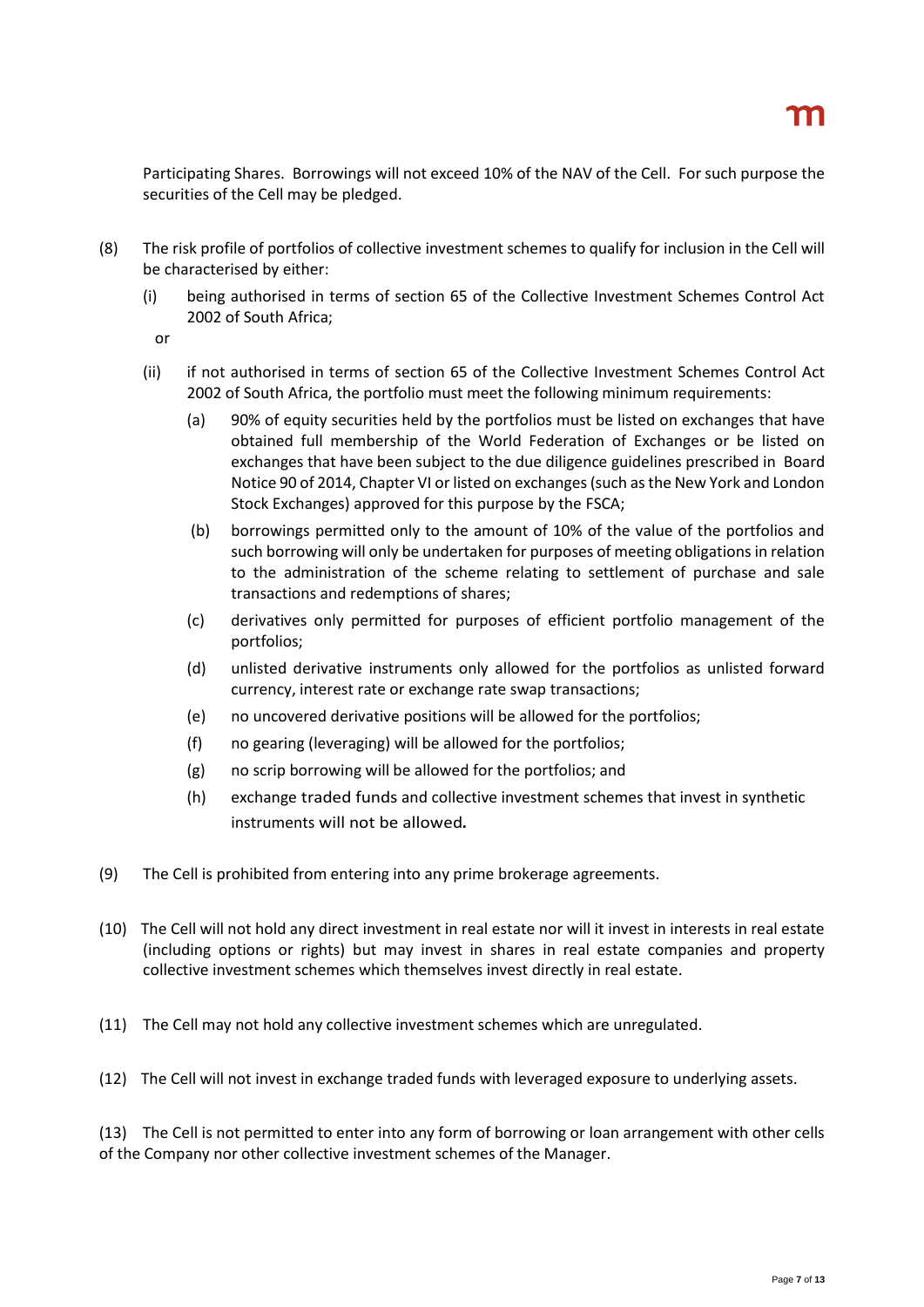The Directors are permitted to amend the preceding investment objectives, policy and restrictions (including any borrowing and hedging powers) applicable to the Cell provided that no material changes shall be made without providing Shareholders with sufficient notice to enable them to redeem their Participating Shares before the amendment takes effect. Shareholders are not required to approve the amendment of the preceding investment objectives, policy and restrictions (including any borrowing and hedging powers) applicable to the Cell although the Directors reserve the right to seek approval if they consider it appropriate to do so. In seeking approval from the Shareholders as aforesaid the Directors may also request Shareholders to approve a general waiver of the aforementioned notice of the proposed amendments to the investment objectives, policy and restrictions (including any borrowing and hedging powers). Shareholders should note that the waiver, if passed, would apply to all Shareholders regardless of whether or not they voted in favour of the waiver. In any case, such approval(s) would be sought by means of an Extraordinary Resolution of the Cell.

## **D. Risk Warnings**

**Currency Risk** - The rate of exchange between various currencies is a direct consequence of supply and demand factors as well as relative interest rates in each country, which are in turn materially influenced by inflation and the general outlook for economic growth. The investment return, expressed in the investor's domestic currency terms, may be positively or negatively impacted by the relative movement in the exchange rate of the investor's domestic currency unit and the currency units in which the Cell's investments are made. Investors are reminded that the Cell may have multiple currency exposure.

**Fixed Income Investments Risk** - The primary risk in relation to fixed income investment is that the issuer will default on payment of the interest when due or on repayment of the capital at maturity. If bought on issue and held to maturity then bonds issued by first world governments, supra-national institutions and first class financial institutions generally carry little default risk. In this circumstance, however, they become an illiquid investment. If access to the investor's money subsequently becomes necessary, only the current market value will be realisable. The current market value will depend on how interest rates and their future prospects have moved since the bond was issued. The level of market demand and supply will also play a part.

**Equity Investments Risk** - Investing in equity shares means the investor is taking a stake in the performance of that company, participating in the profits it generates by way of dividends and any increase in its value by way of a rise in its share price. If the company fails, however, all of the investor's investment may be lost with it. The share price does not reflect a company's actual value rather it is the stock market's view of a company's future earnings and growth potential, coupled with the level of demand for it, that drives the share price higher or lower as the case may be. Demand is a function of the market's assessment of which countries, industry sectors and individual companies offer the best prospects for growth. That assessment is influenced by a whole array of economic and political considerations.

**Property Investment Risk** - Investments in property funds may involve stamp duty payable to governments, as well as poor liquidity. In the event of a sharp decline in property markets, property funds may suspend their NAV calculations as a result of heavy redemptions placed by investors which cannot be met due to the illiquidity of the underlying assets. Property investments also tend to involve a degree of gearing, which can reduce returns in periods of declining market values.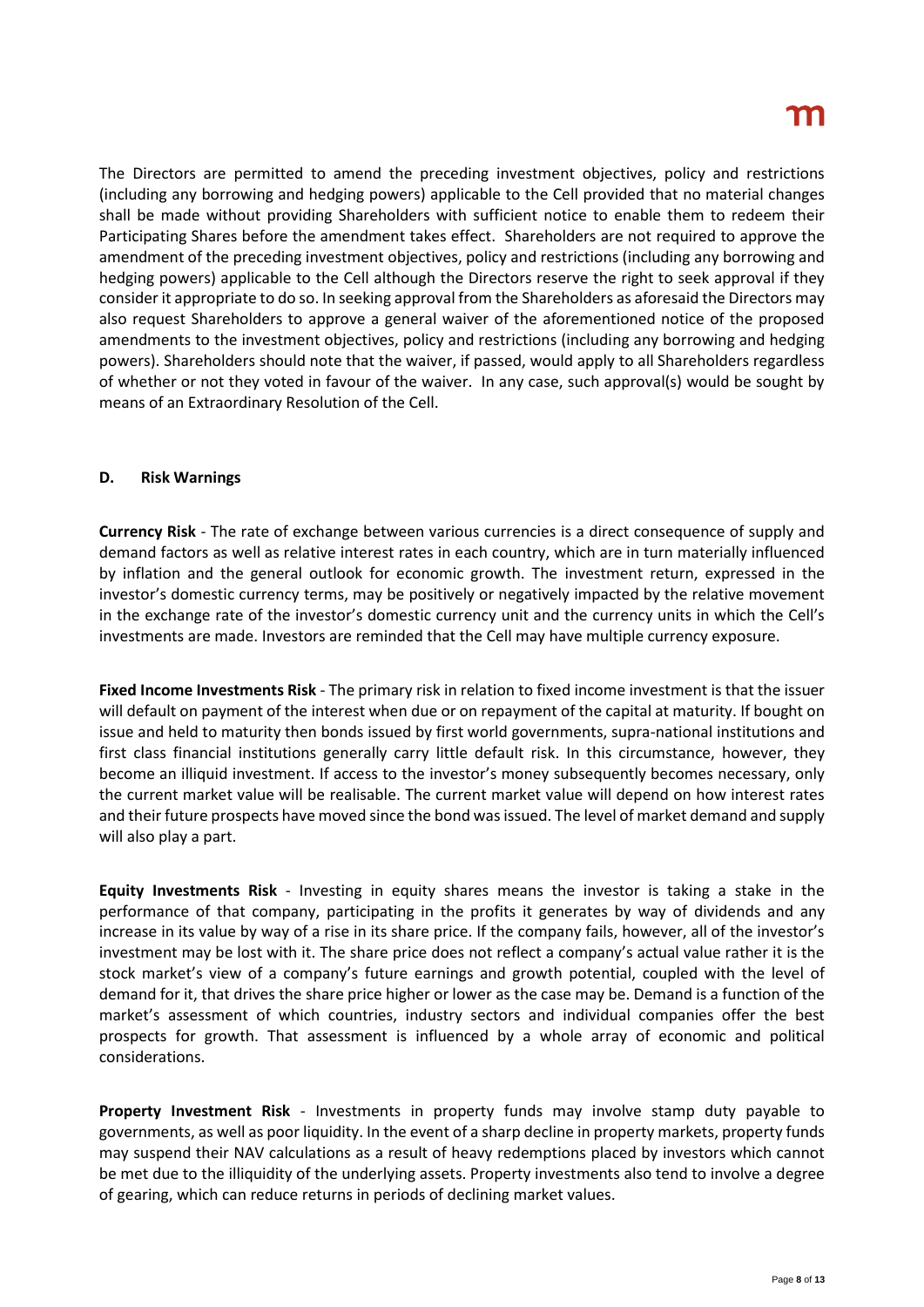**Commodities Investment Risk** - Investments in commodity funds may include precious metals. These goods tend to offer diversification away from conventional asset classes like bonds and equities. Investments in commodities may subject the Cell to greater volatility than instruments in traditional securities. The value of commodities may be affected by changes in overall market movements, commodity index volatility, changes in interest rates, or factors affecting a particular industry or commodity, such as embargoes, tariffs and international economic, political and regulatory developments.

**Asset Allocation Portfolios Risk -** These portfolios invest in a combination of asset classes including but not limited to investments in the equity, bond, money and property markets. The underlying risk and return objectives of individual portfolios may vary as dictated by each portfolio's mandate and stated investment objective and strategy. In the event that the portfolio has a significant exposure to an illiquid asset class, redemptions may not necessarily be realised immediately.

**Concentration Risk -** Although it is the investment policy to diversify the Cell's investment portfolio, the Cell may at certain times hold a few, relatively large investments (in relation to its capital). The Cell could be subject to significant losses if it holds a large position in a particular investment that declines in value or is otherwise adversely affected.

**Derivatives Risk** - Whilst derivative instruments, in the form of forward foreign currency exchange contracts, may be used for hedging purposes, the risk remains that the relevant instrument may not necessarily fully correlate to the investments in the Cell and accordingly not fully reflect changes in the value of the investment, giving rise to potential net losses.

Forward contracts are neither traded on exchanges nor standardised. Principals dealing in these markets are also not required to make markets in the currencies they trade, with the result that these markets may experience periods of illiquidity. Banks and dealers will normally act as principals and usually each transaction is negotiated on an individual basis.

#### **General Risks**

- Past performance of any investment is not necessarily a guide to the future.
- Fluctuations in the value of underlying funds and the income from them and changes in interest rates mean that the value of the Cell and any income arising from it may fall as well as rise and is not guaranteed.
- Deductions of charges and expenses mean that you may not get back the amount you invested.
- The fees charged by service providers to the Cell and the underlying fund managers are not guaranteed and may change in the future.
- The risks inherent in investments, which are higher risk investments, are greater than for other investments. Such higher risk investments may be subject to sudden and large falls in value. Higher risk investments include, but are not limited to, investments in smaller companies, even in developed markets, investments in emerging markets or single country debt or equity funds and investments in non-investment grade debt.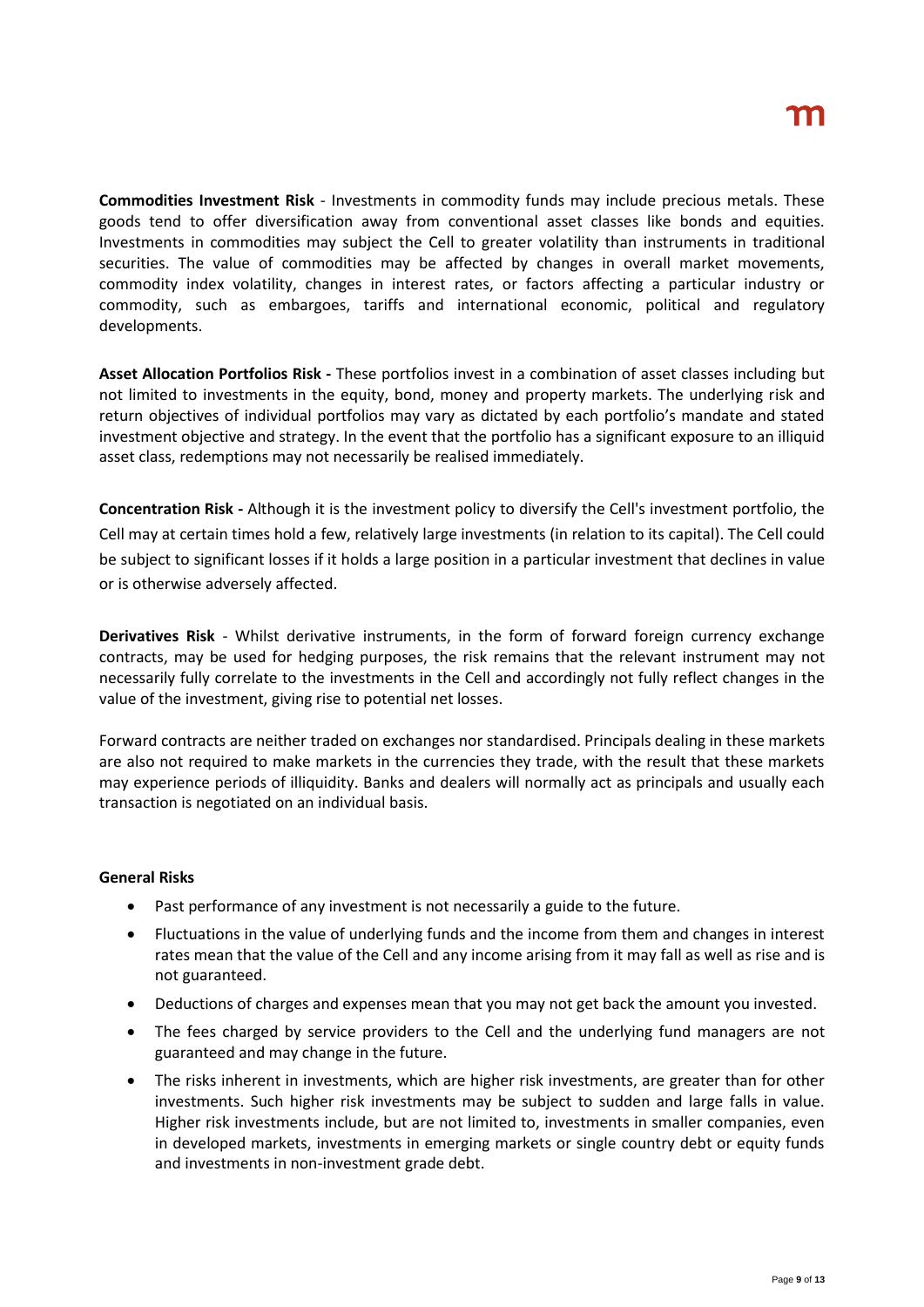- The Cell will contain shares or units in funds that invest internationally. The value of your investment and the income arising from it will therefore be subject to exchange rate fluctuations.
- The Cell may contain shares or units in funds that do not permit dealing every day. Investments in such funds will only be realisable on their dealing days. It is not possible to assess the proper market price of these investments other than on the relevant fund's dealing days.
- Borrowings for purposes of paying fund redemptions may require that the amount be secured by means of a pledge of securities held by the Cell. In such instance the Cell will carry a liability until such time that sufficient liquidity is raised in the Cell to repay the amount.
- The Directors may determine to issue further Classes of Participating Shares in the Cell with different rights attaching thereto and, in particular, although all Classes will benefit from the same underlying securities and investment objectives and policy different Classes may from time to time be subject to different fees payable. To the extent that the Cell has more than one Class of Participating Shares subject to different fees, the Administrator shall keep separate books and records for each Class of Participating Share and shall allocate the appropriate fees to each Class.

## **E. Share Dealing**

*Subscriptions*: The application form to subscribe must be completed and received by the Administrator in accordance with the procedures set out in the Prospectus by no later than 12.00 noon (Guernsey time) on the Business Day immediately preceding the relevant Dealing Day. Cleared funds for subscription must be received by 4.00pm (Guernsey time) three Business Days after the relevant Dealing Day. Any applications received after these cut off times will be executed on the following Dealing Day.

*Redemptions*: Written notice to redeem must be received by the Administrator by no later than 12.00 noon (Guernsey time) on the Business Day immediately preceding the relevant Dealing Day. Subject to any liquidity constraints applicable to the Cell's investments, the proceeds of redemption will be paid to investors within five Business Days after the relevant Dealing Day. Any redemption requests received after these cut off times will be executed on the following Dealing Day.

Further details of the share dealing policies and procedures in respect of the Participating Shares, including the timeframes for the issuance of contract notes, are set out in the Prospectus of the Company.

#### **F. Fees and Expenses**

#### **Investment Management Fee**

Pursuant to the Investment Management Agreement, the Investment Manager is entitled to a fee for the services rendered to the Cell (the "**Investment Management Fee**"). In respect of the Class A USD Shares, the Investment Management Fee will be equal to 0.50% of the NAV of the Cell attributable to the Class A USD Shares per annum. In respect of the Class B USD, Class C ZAR and Class D USD Shares, the Investment Management Fee will be equal to 0.30% of the NAV of the Cell attributable to the Class B USD, Class C ZAR and Class D USD Shares per annum. The Investment Management Fee will accrue as at each Valuation Point, based on the current valuation and is payable monthly in arrears.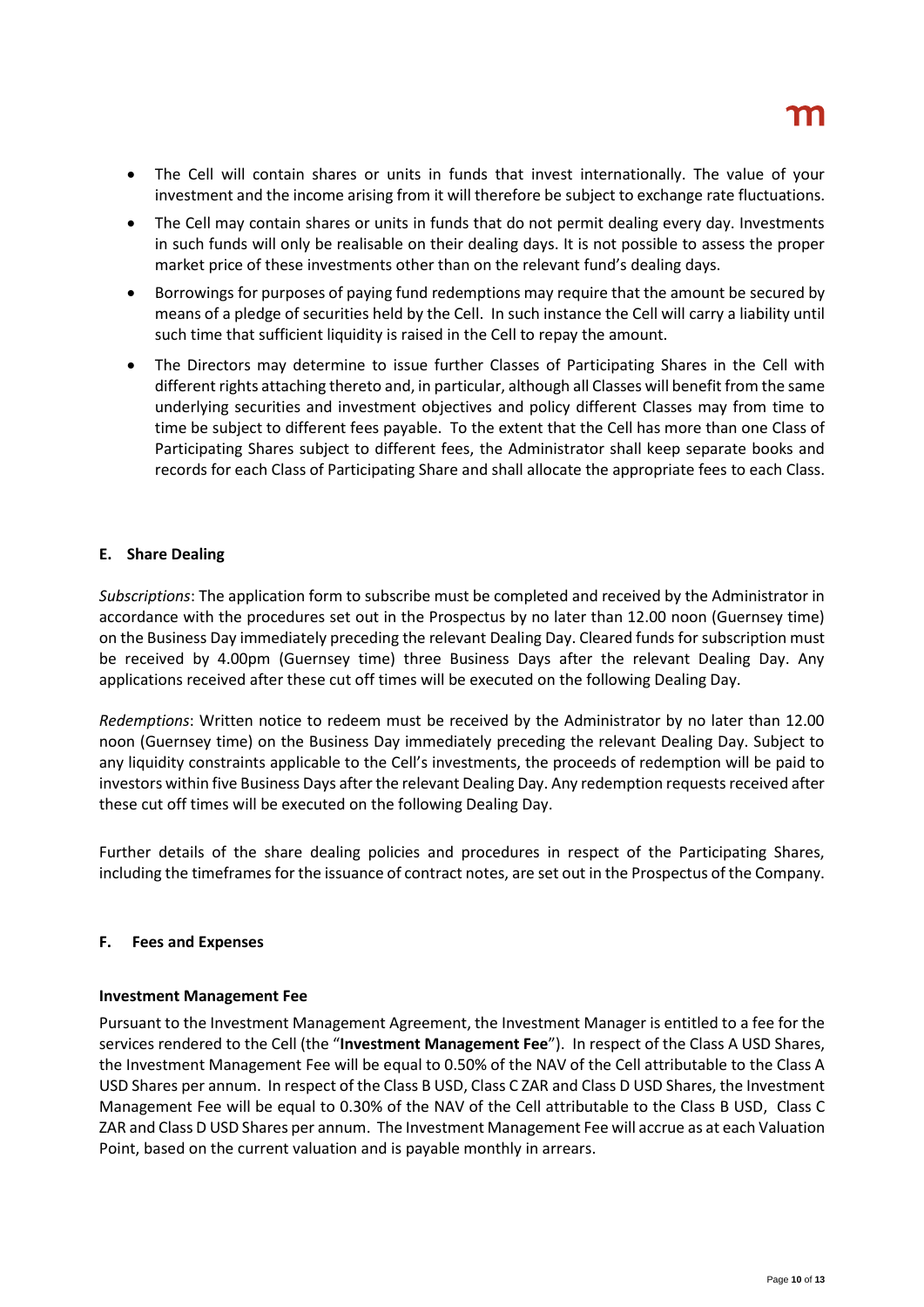#### **Management and Administration Fee**

Pursuant to the Management and Administration Agreements, the Manager and the Administrator shall be entitled to the payment of a fee (the "**Management and Administration Fee**") for the services rendered to the Cell. In respect of the Class A USD Shares, the Management and Administration Fee will be equal to 0.30% of the NAV of the Cell attributable to the Class A USD Shares per annum. In respect of the Class B USD, Class C ZAR and Class D USD Shares the Management and Administration Fee will be equal to 0.21% of the NAV of the Cell attributable to the Class B USD, Class C ZAR and Class D USD Shares per annum. The Cell will be subject to a total minimum Management and Administration Fee of US\$ 22,000 per annum to be pro-rated across all Classes. The Management and Administration Fee will accrue as at each Valuation Point, based on the current valuation of the Cell and is payable monthly in arrears.

#### **Distribution Partner Fee**

Pursuant to the Distribution Agreement and the Sub-Distribution Agreement, the Distribution Partners are entitled to receive a fee (the "**Distribution Partner Fee**").

In respect of the Class D USD Shares the Class D Distribution Partner fee will be equal to 0.20% of the NAV of the Cell attributable to the Class D USD Shares per annum.

No Distribution Partner Fee will be accrued and charged in respect of the Class A USD, Class B USD and Class C ZAR Shares.

The Distribution Partner Fee will accrue as at each Valuation Point, based on the current valuation and is payable monthly in arrears.

#### **Custodian Fee**

Pursuant to the Custodian Agreement, the Custodian shall be entitled to the payment of a fee (the **"Custodian Fee"**) for the services rendered in connection with the Cell. The Custodian Fee will accrue as at each Valuation Point, based on the current valuation and is payable monthly in arrears.

The Custodian Fee will be chargeable on a sliding scale, in respect of all Share Classes, as follows:

| <b>Band</b>              | Fee (per annum)      |
|--------------------------|----------------------|
| Up to US\$70m            | 0.04%                |
| From US\$70m to US\$140m | 0.03%                |
| Over US\$140m            | 0.02%                |
| Minimum Custodian Fee    | US\$ 8,000 per annum |

The minimum Custodian Fee will be borne by the Classes on a pro rata basis by reference to their respective NAVs.

Additional transaction fees may also apply. In addition the Custodian may be entitled to charge and recover transaction fees, external costs and third party fees (including sub-custodian fees) reasonably incurred and as agreed in advance by the Manager.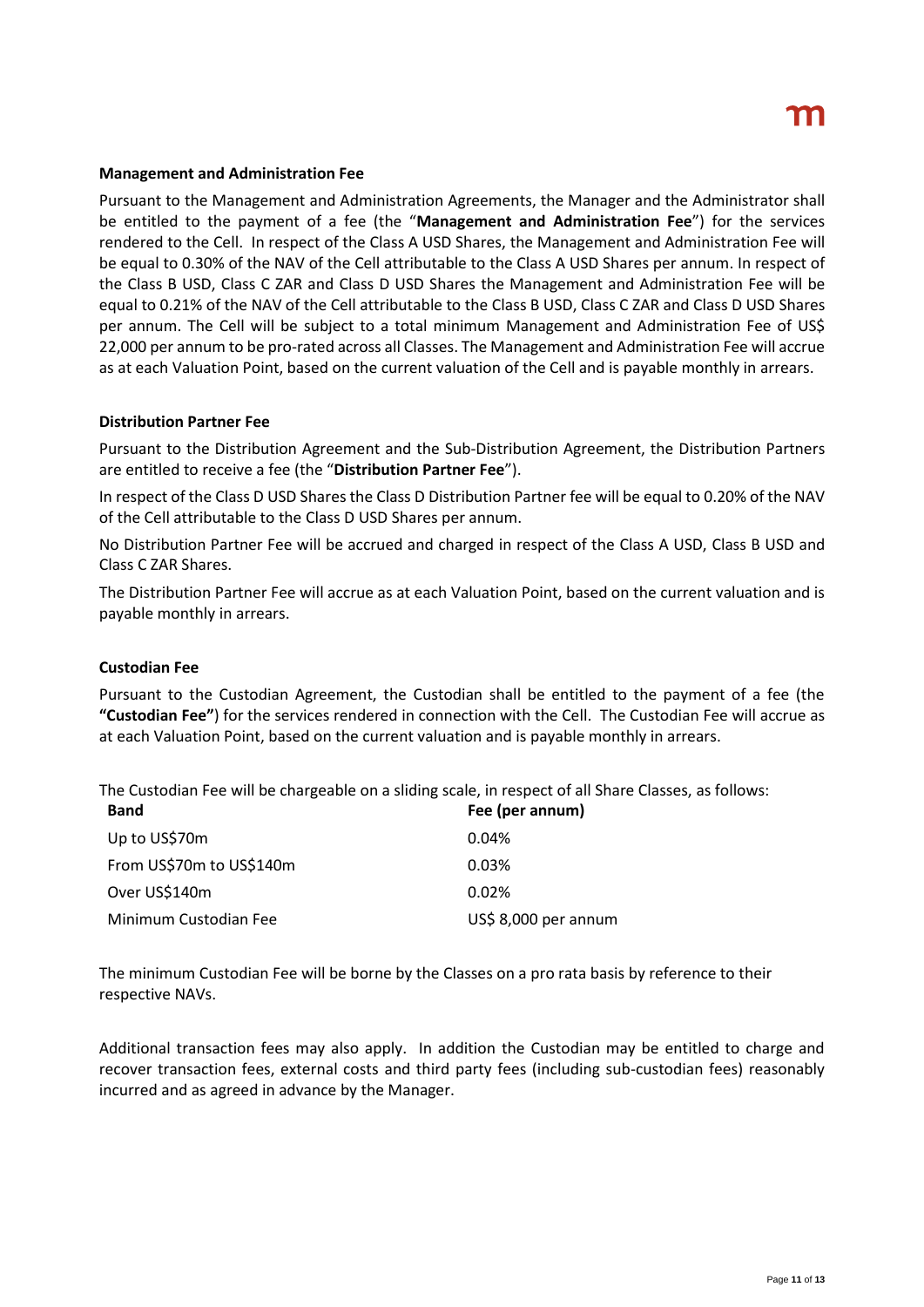#### **Fee Increases**

The above quoted fees which are directly payable by the Cell shall only be increased subject to Shareholders being provided with sufficient notice to enable them to redeem their Participating Shares before the amendment takes effect. Shareholders will not be required to approve increases in fees payable by the Cell although the Directors reserve the right to seek approval if they consider it appropriate to do so. In seeking approval from the Shareholders as aforesaid the Directors may also request Shareholders to approve a general waiver of the aforementioned notice. Shareholders should note that the waiver, if passed, would apply to all Shareholders regardless of whether or not they voted in favour of the waiver. In any case, such approval(s) would be sought by means of an Extraordinary Resolution of the Cell.

#### **Transaction Fees**

Fees will be levied on all transactions placed in relation to the underlying assets of the Cell.

#### **Directors' Fees**

The Directors' fees in respect of the Cell shall not exceed US\$20,000 in any twelve month period. In addition, the Directors shall be entitled to be repaid for all reasonable out of pocket expenses properly incurred by them in the performance of their duties to the Cell. Such fees and expenses shall be paid out of the assets of the Cell alone and not from the cellular assets of other Cells of the Company or assets of the Company itself.

#### **G. Material Agreements**

The following agreements have been entered into and are (or may be) material to the Cell (in each case, as may be amended, modified or supplemented from time to time.

- 1. Authority Agreement dated 2 March 2011 (the **"Authority Agreement"**) between the Cell and the Company. Pursuant to this agreement the Company has agreed to act on behalf of the Cell in respect of the negotiation, amendment and execution of principal agreements with service providers and to take such actions as necessary to perform the Company's obligations (duly acting on behalf of the Cell) as prescribed under those agreements. The Authority Agreement may be terminated, amongst other things, by either party giving the other not less than 30 days' notice in writing, so as to expire on the last day of any calendar month.
- 2. Distribution Agreement dated 01 June 2011 (the "Distribution Agreement") between the Cell, and Momentum Wealth International Limited (the "Distribution Partner" but is also referred to herein as the Manager). The Distribution Partner shall have the exclusive rights to promote and market the Cell and shall provide its services in the promotion, marketing and advertising of the Cell. The Distribution Partner shall indemnify the Cell in respect of all claims arising out of the activities of the Distribution Partner in relation to the Cell. The Agreement is terminable inter-alia, on six months' notice given by either party.
- 3. The Sub-Distribution Agreement dated 9 December 2021 (the "Sub-Distribution Agreement") between the Cell, the Manager and the Class D Distribution Partner pursuant to which the Distribution Partner has appointed the Class D Distribution Partner as distribution partner for the Class D USD Shares and the Class D Distribution Partner shall have the exclusive rights to promote and market the